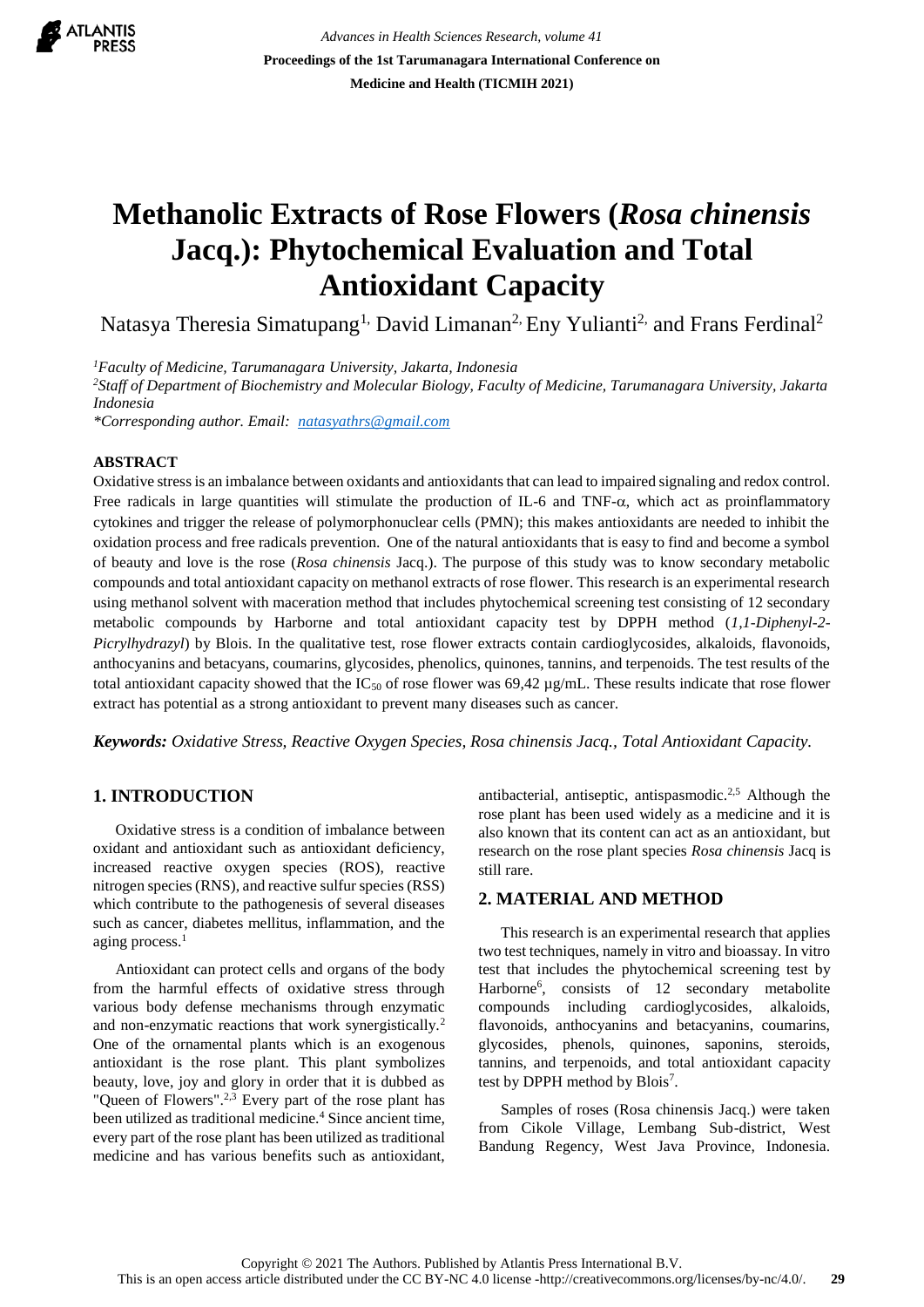Samples were sent in the form of cut roses as many as 120 stalks. In this research, it was used the petals part so as it was obtained rose petals weigh 1,044 grams that was then dried for 5-7 days in a room with room temperature, good air flow, and were not exposed to direct sunlight. A total of 56 grams of dried petals were mashed and then macerated by using a maceration tube covered with aluminum foil and cotton in it. This simplicia-methanol mixture was stirred everyday twice a day both in the morning and evening without touching the cotton. After that, the extract was evaporated by using a rotatory evaporator in order that 17.93 grams of sample methanol extract was obtained in the form of pasta.

Phytochemical test using several methods or reagents. Keller Kiliani method for cardioglycosides, mayer and wagner for alkaloids, NaOH for flavonoids, betacyanins, and anthocyanins, NH3 for coumarins, Borntrager for glycosides, Folin Ciocelteau for phenolics, H2SO4 for quinones, Foam for saponins, Liebermann Burchard for steroids, Ferric Chloride for Tannins, and Salkowski for terpenoids.

Rose petals extract (Rosa chinensis Jacq.) was pondered 10 mg then dissolved with 10 mL of methanol solvent in a 10 mL volumetric flask so that it was obtained a concentration of 1 mg/mL. After that, the extract solution was diluted with methanol solvent so as it was obtained concentrations of 30 µg/mL, 50 µg/mL, 70 µg/mL, 90 µg/mL, and 120 µg/mL and used a comparison standard of Vitamin C with concentrations of 2 µg/mL, 4 µg/mL, 6 µg/mL, 8 µg/mL and 10 µg/mL. Then, 0.5 mL of the extract solution from each flask was mixed with 3.5 mL of DPPH solution. This process was conducted twice and then this mixture was allowed to become homogeneous for 30 minutes in a dark place. Absorption was measured by using a Genesys 30 visible spectrophotometer with a maximum wavelength. The absorbance results obtained from both tubes with the same concentration were calculated on average and the inhibition of each concentration. The value of percent inhibition was calculated by using the formula:

$$
\% Inhibition = \frac{\text{Control Abs-Test Abs}}{\text{Control Abs}} \times 100\% \qquad [1]
$$

The results of calculation of the value of % inhibition were entered into the linear equation curve  $y = ax + b$  to determine the antioxidants needed to inhibit DPPH free radicals by 50% (IC50)

Statistical analysis of this research used GraphPad Prism v.9.0.2 La Jolla, California, USA statistical program application. Data was presented in the form of graphs and tables.

#### **3. RESULTS**

## *3.1 Extraction and Phytochemical Test Results*

The total weight of the rose petals simplicia was 56 grams. The extraction was conducted in order that the weight of the sample methanol extract was 17.93 grams. Then calculated by using the formula so that the yield of 32.01% was obtained.

$$
\% yield = \frac{\text{weight of extract}}{\text{weight of simplicial}} \times 100\%
$$
 [1]

$$
=\frac{17,93 \text{ gram}}{56 \text{ gram}} \times 100\% = 32,01\%
$$
 [2]

Rose petals extract contains phytochemical content in the form of cardioglycosides, alkaloids, flavonoids, anthocyanins and betacyanins, coumarins, glycosides, phenolics, quinones, tannins, and terpenoids. While saponins and steroids were not found (Table 1)

**Table 1.** Phytochemical Content

| Phytochemical   | <b>Extract</b> | Method              |  |
|-----------------|----------------|---------------------|--|
| Cardioglycoside | $+$            | Keller Killiiani    |  |
| Alkaloids       | $^{+}$         | Mayer/Wagner        |  |
| Flavonoids      | $^{+}$         | <b>NaOH</b>         |  |
| Anthocyanins    | $^{+}$         | <b>NaOH</b>         |  |
| Betacyanins     | $^{+}$         | <b>NaOH</b>         |  |
| Coumarins       | $^{+}$         | NH <sub>3</sub>     |  |
| Glycosides      | $^{+}$         | <b>Borntrager</b>   |  |
| Phenolics       | $^{+}$         | Folin Ciocelteau    |  |
| <b>Ouinones</b> | $^{+}$         | $H_2SO_4$           |  |
| Saponins        |                | Foam                |  |
| <b>Steroids</b> |                | Liebermann Burchard |  |
| <b>Taninns</b>  | $^{+}$         | Ferric Chloride     |  |
| Terpenoids      |                | Keller Killiiani    |  |

#### *3.2 Total Antioxidant Capacity Test*

It was obtained maximum wavelength and control absorbance by using genesys 30 vis spectrophotometer, for the rose petals extract test were 515 nm and 0.662.

For each extract concentration, the absorbance value was searched by using genesys 30 vis spectrophotometer with a wavelength of 515 nm and the percent inhibition was searched (Table 2). The concentration of rose petals extract in the X variable and the percent inhibition in the Y variable then it was made a linear equation curve so that it was obtained  $IC_{50}$  result (Figure 1).

**Table 2.** Concentration of Rose Petals Extract, % Inhibition, and  $IC_{50}$ 

| Concentration<br>$(\mu g/mL)$ | <b>Percent Inhibition</b><br>$(\%$ | $IC_{50}$<br>$(\mu g/mL)$ |
|-------------------------------|------------------------------------|---------------------------|
| 30                            | 18,42                              |                           |
| 50                            | 32,17                              | 69,42                     |
|                               | 72,35                              |                           |
| 120                           | 86,85                              |                           |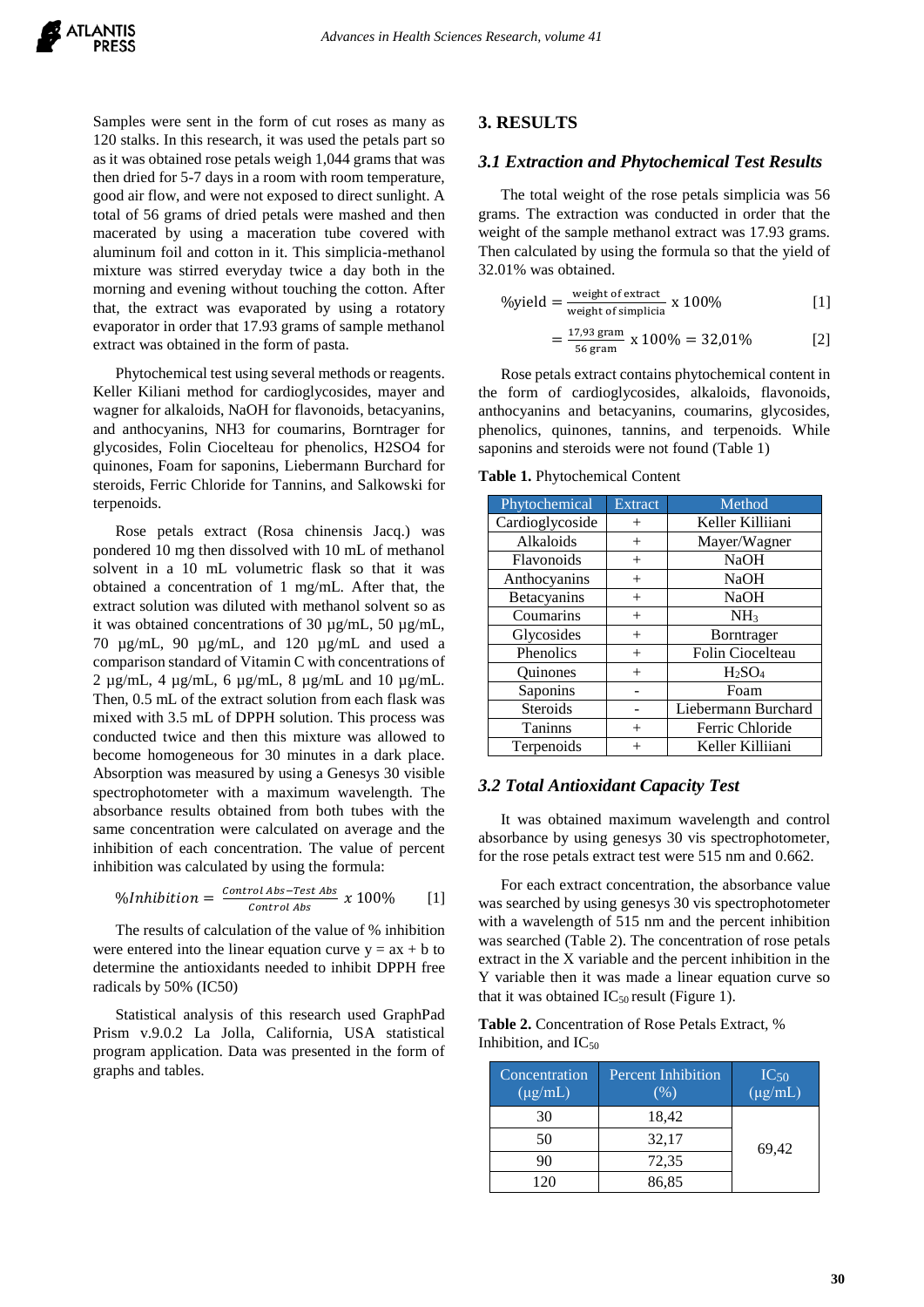

**Figure 1** DPPH Test Curve of Rose Petals Extract

On the curve, it was obtained  $Y = 0.7969X - 5.327$ and  $R^2 = 0.9832$ . After calculating, IC<sub>50</sub> result of rose petals extract was 69.42 µg/mL.

## *Vitamin C Comparison Standard Test*

Each concentration of vitamin C was measured for absorbance by using genesys 30 vis spectrophotometer and the percent inhibition was searched (Table 3). Then a standard curve of vitamin C was made with the concentration value of rose petals extract being the X axis and the percent inhibition on the Y axis. Then  $IC_{50}$  value was searched with a linear equation curve. On the curve, it was obtained Y =  $6.934X + 12.52$  and R<sup>2</sup> = 0.9988 (Figure 2). After calculating,  $IC_{50}$  standard result of vitamin C was 5.4 µg/mL.

**Table 3.** Concentration of Rose Petals Extract, % Inhibition, and IC<sub>50</sub> Vitamin C Standard

| Concentration<br>$(\mu g/mL)$ | <b>Percent Inhibition</b><br>$(\% )$ | $IC_{50}$<br>( $\mu$ g/mL) |
|-------------------------------|--------------------------------------|----------------------------|
|                               | 26,85                                |                            |
|                               | 39,11                                |                            |
|                               | 54,97                                | 5.4                        |
|                               | 67,87                                |                            |
|                               | 81,81                                |                            |



**Standart Concentration of Vitamin C**  $(\mu g/mL)$ 

 $10$ 

 $15$ 

**Figure 2** Comparison Standard Curve of Vitamin C

5

#### **4. DISCUSSION**

#### *4.1 Phytochemical Test*

In this research, researchers conducted phytochemical test of the methanol extract of rose petals to see secondary metabolites contained in rose flower. The results of qualitative phytochemical test on rose petals extract showed positive results in several tests, namely, cardioglycosides, alkaloids, flavonoids, anthocyanins and betacyanins, coumarins, glycosides, phenolic, quinones, tannins, and terpenoids. This positive reaction is characterized by a visible color change.

The results of this research are in line with research conducted by Luo Y et al<sup>8</sup>, which has identified  $80$ compounds including fifty flavonols, eleven phenolic acids, two amino acids, forty tannins, one monosaccharide, and one benzyl alcohol derivative. Research on the analysis of phytochemical activity of rose leaves (Rosa chinensis Jacq.) by Afifah DN et al<sup>9</sup>, showed positive phytochemical screening results for the presence of flavonoids, tannins, and saponins. In research conducted by Cai YZ et  $al^2$ , that there is anthocyanin content in rose extract (Rosa chinensis Jacq.). The results of research conducted by Qing LS et  $al^{10}$ , found that there are 12 types of flavonoid glycoside compounds from rose flower extract (*Rosa chinensis* Jacq.).

## *4.2 Total Antioxidant Capacity*

This research measured the total antioxidant capacity of rose petals extract and ascorbic acid by using *1,1- Diphenyl-2-Picrylhydrazyl* (DPPH) method. This method is used to measure the overall antioxidant capacity and has been successfully used to research the antioxidant capacity of wheat, vegetable, oil, and flour in various solvents such as ethanol, methanol, benzene, and aqueous acetone. The advantages of DPPH method compared to other methods are it is easy to implement, fast, does not require a lot of cost, and can react with almost all types of antioxidants because of the stability of DPPH even with weak antioxidant.<sup>11</sup>

The final results of this research showed that the amount of antioxidants needed to reduce the initial DPPH concentration by 50% and the time needed to reach a stable state to reach the  $IC_{50}$  concentration. In this research, the  $R^2$  value of 0.9988 was obtained from the standard linear equation curve of ascorbic acid. From the high value of  $\mathbb{R}^2$  obtained, then the results of the standard linear equation of ascorbic acid have a high level of confidence. After calculating the linear equation, the  $IC_{50}$ value was 5.4 µg/mL. While, on DPPH test curve of rose petals extract, the  $R^2$  value of 0.9832 was obtained and continued with the calculation of the linear equation so that it was obtained an  $IC_{50}$  value of 69.42  $\mu$ g/mL.